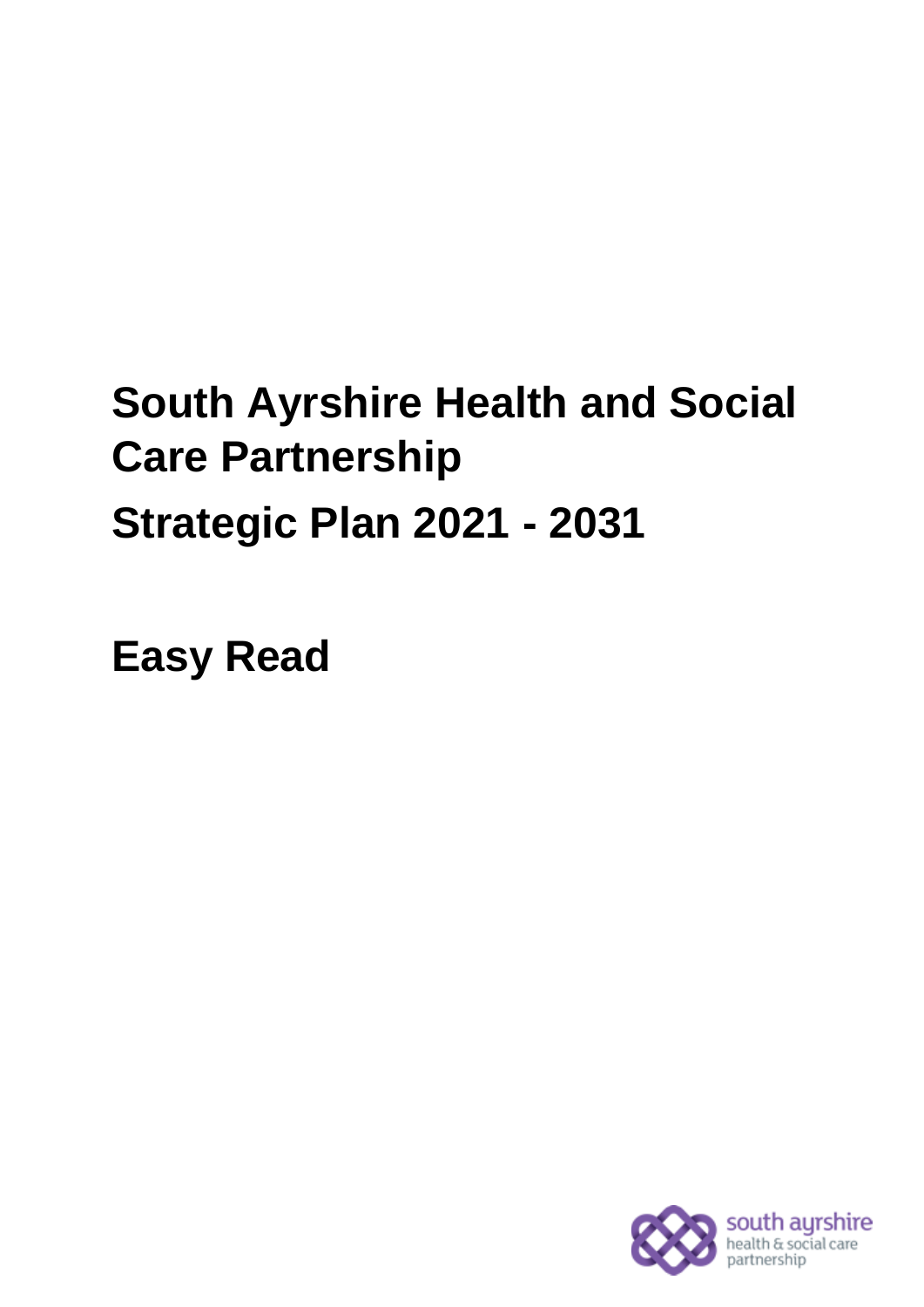## **Contents**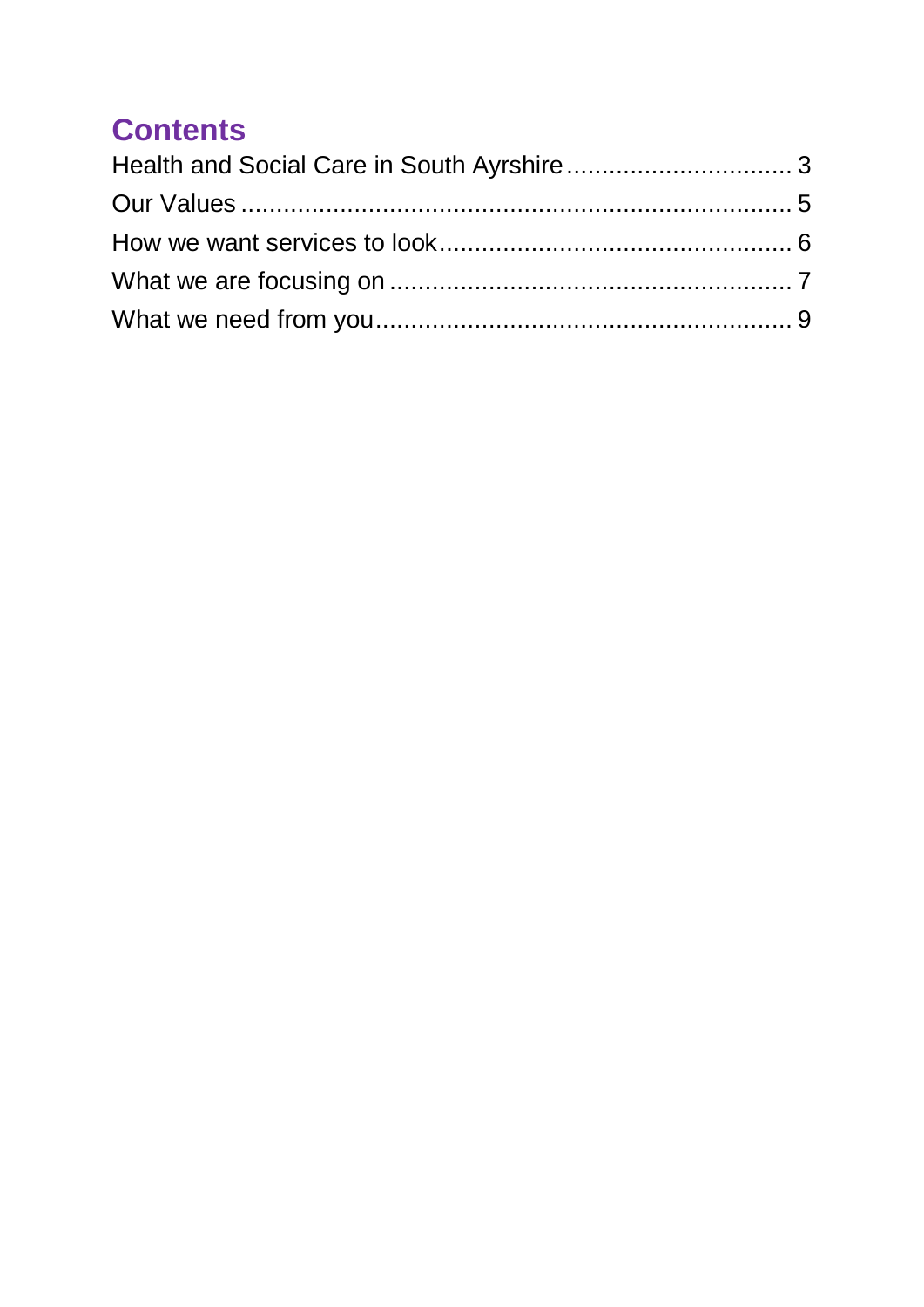## <span id="page-2-0"></span>**Health and Social Care in South Ayrshire**



The South Ayrshire Integration Joint Board (IJB) is responsible for planning health and social care services. It has members from South Ayrshire Council, NHS Ayrshire and Arran and others who represent patients, service users and carers.



The members of this board are set by law.



The IJB has to make a plan every three years for the Health and Social Care Partnership (HSCP).



In South Ayrshire health and social care is mainly delivered in local areas. These are called localities.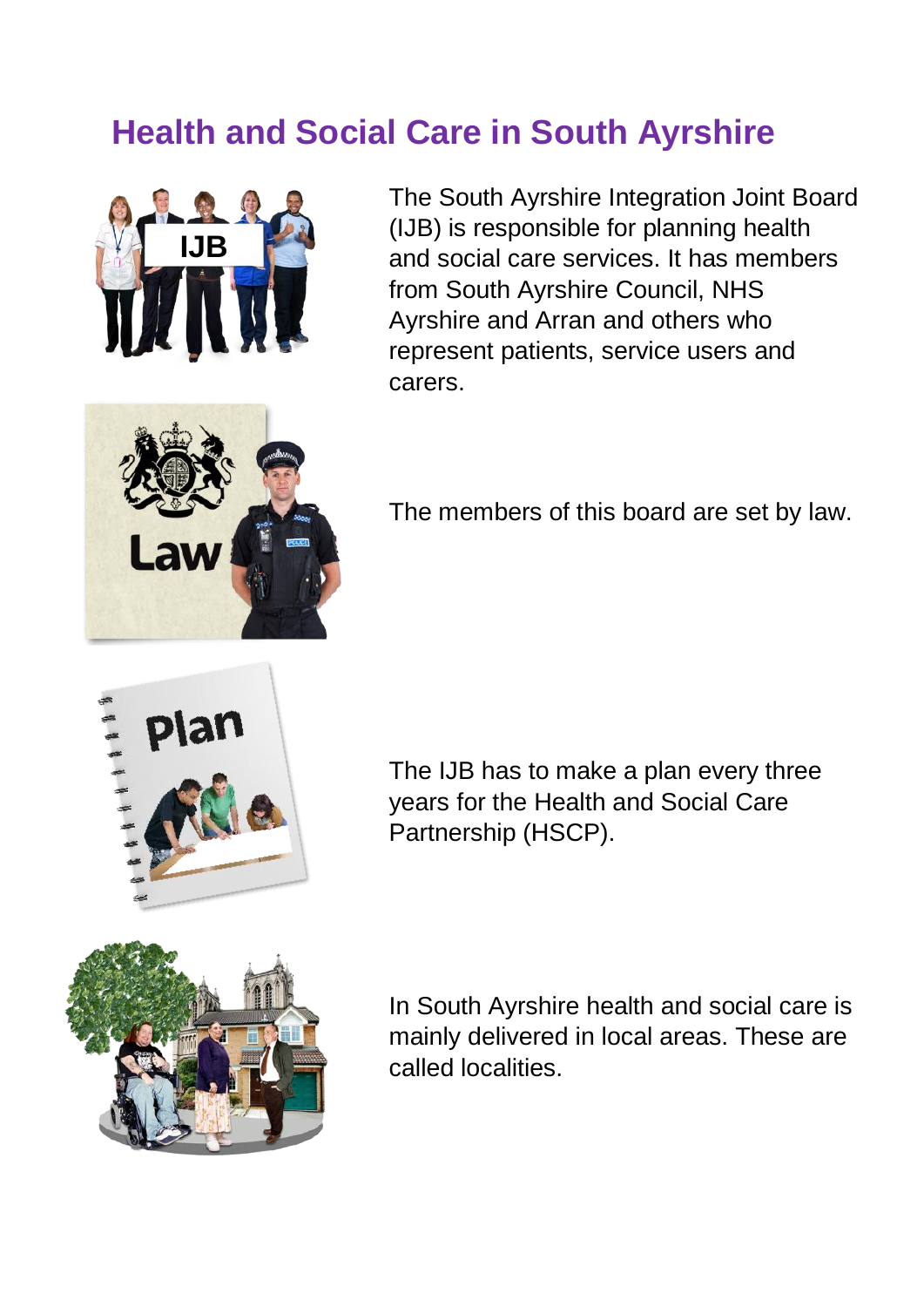

The community should be involved in planning and running services.



We have six localities in South Ayrshire. In these you can get health and social care services and organise longer-term support.

Each locality also makes a plan to meet local needs.

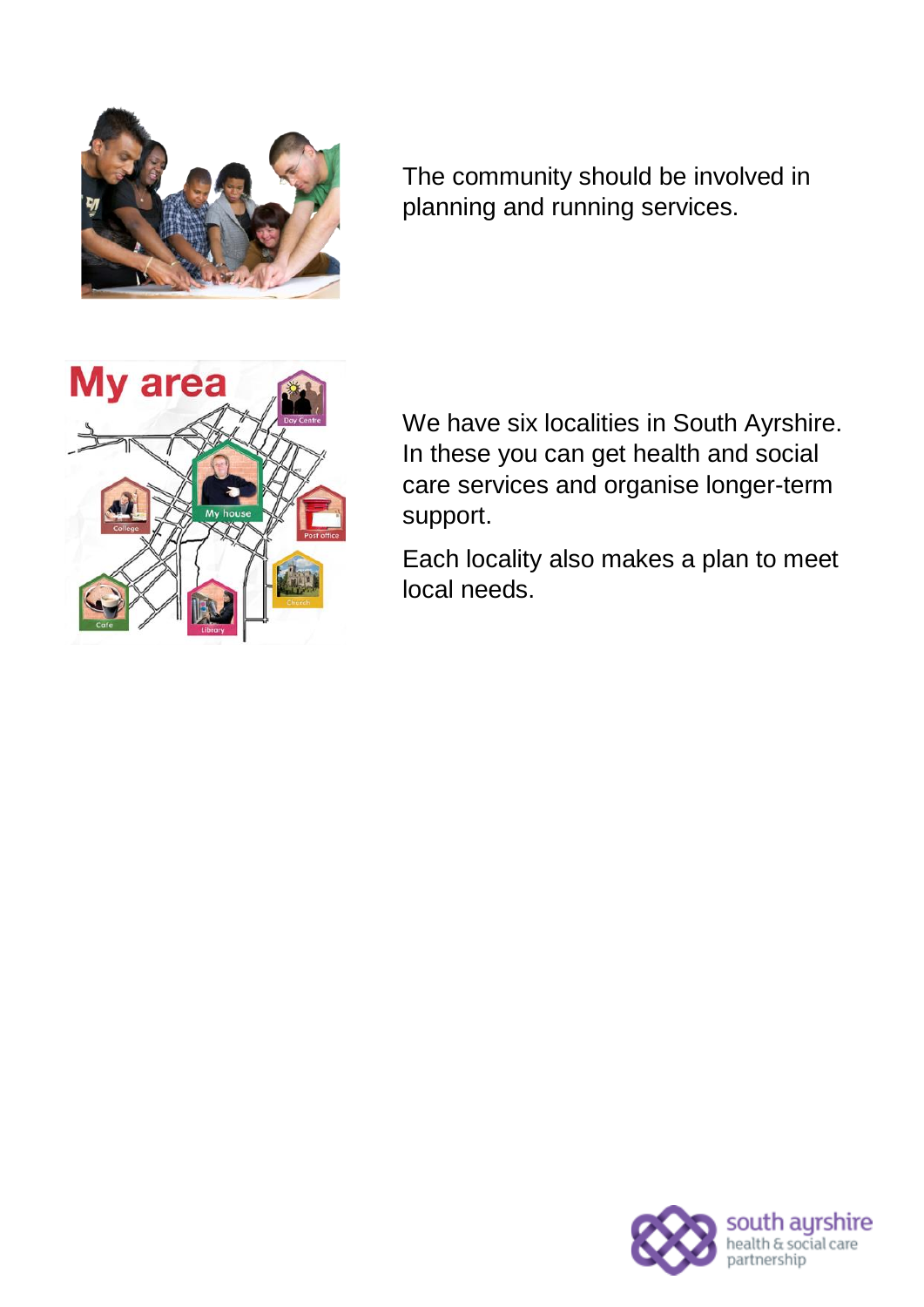### <span id="page-4-0"></span>**Our Values**



Everyone who is part of the HSCP is expected to have the same **values.**

These are important for giving the people of South Ayrshire good health and care.

We will be compassionate and respectful to others.

We will be open and empower others.

We will show equality and integrity.



**RIGHT** 

We will also be ambitious.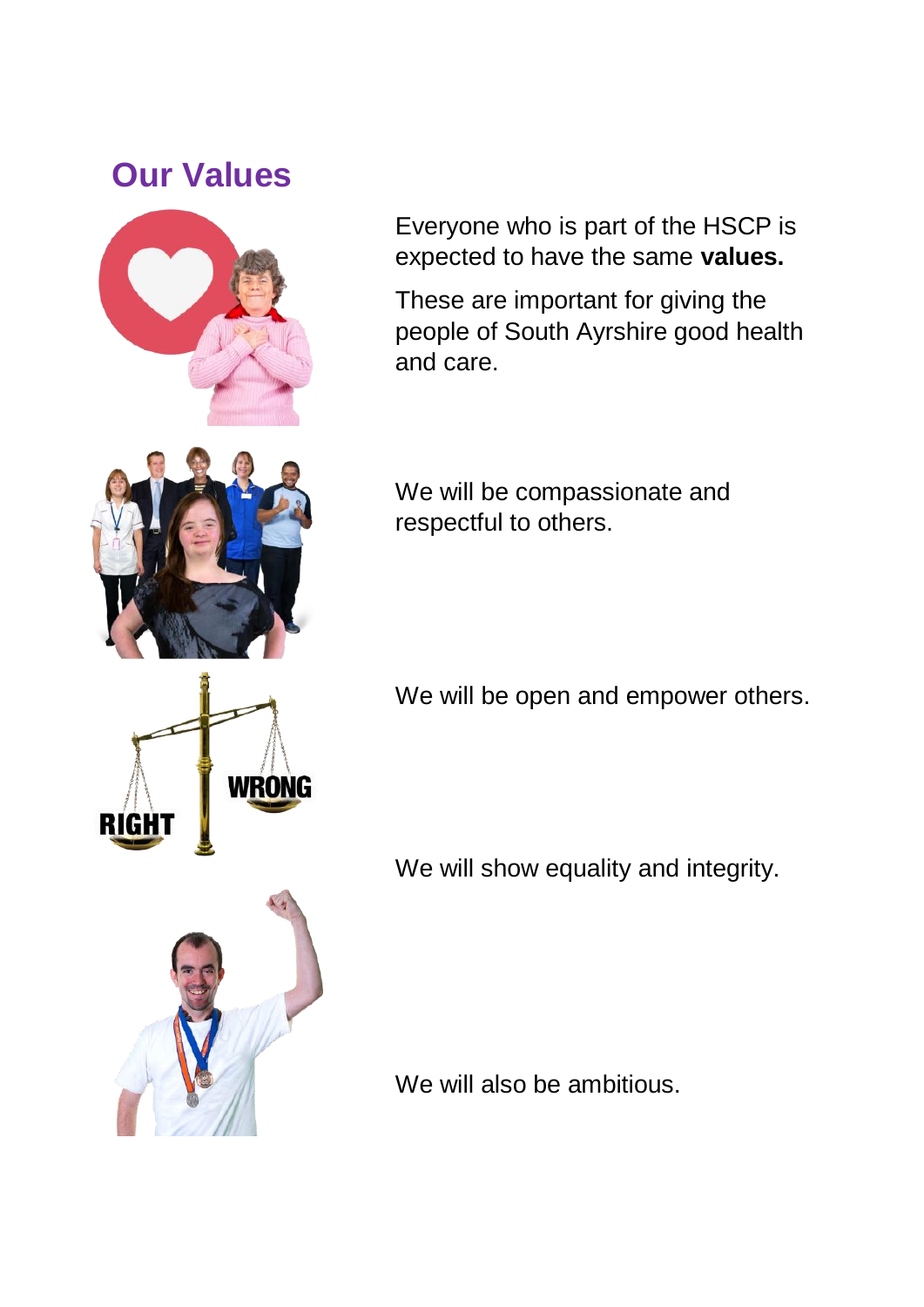#### <span id="page-5-0"></span>**How we want services to look**



The South Ayrshire HSCP want to **empower communities to start well, live well and age well**.

This means that we want people in South Ayrshire to have a good start to life.



We also want people in our communities to be well throughout their lives and as they get older.



The South Ayrshire IJB has a new plan that sets out how services and communities will work to achieve this over the next 10 years.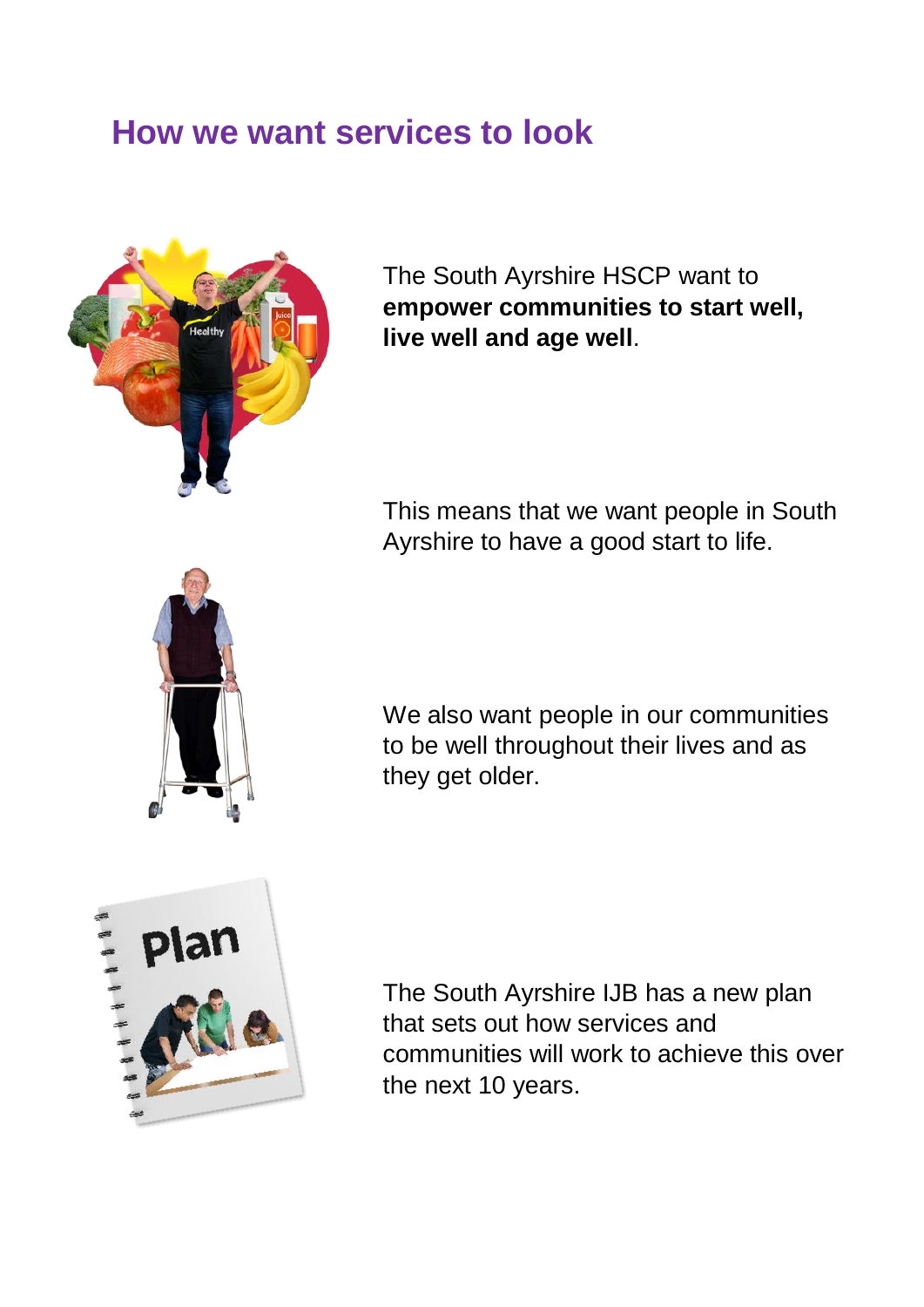## <span id="page-6-0"></span>**What we are focusing on**



Over the next 10 years we will focus on:

Prevention and tackling inequality



We will look after and be part of communities that care for each other



We will work together to give you the right care in the right place



We will help build communities where people are safe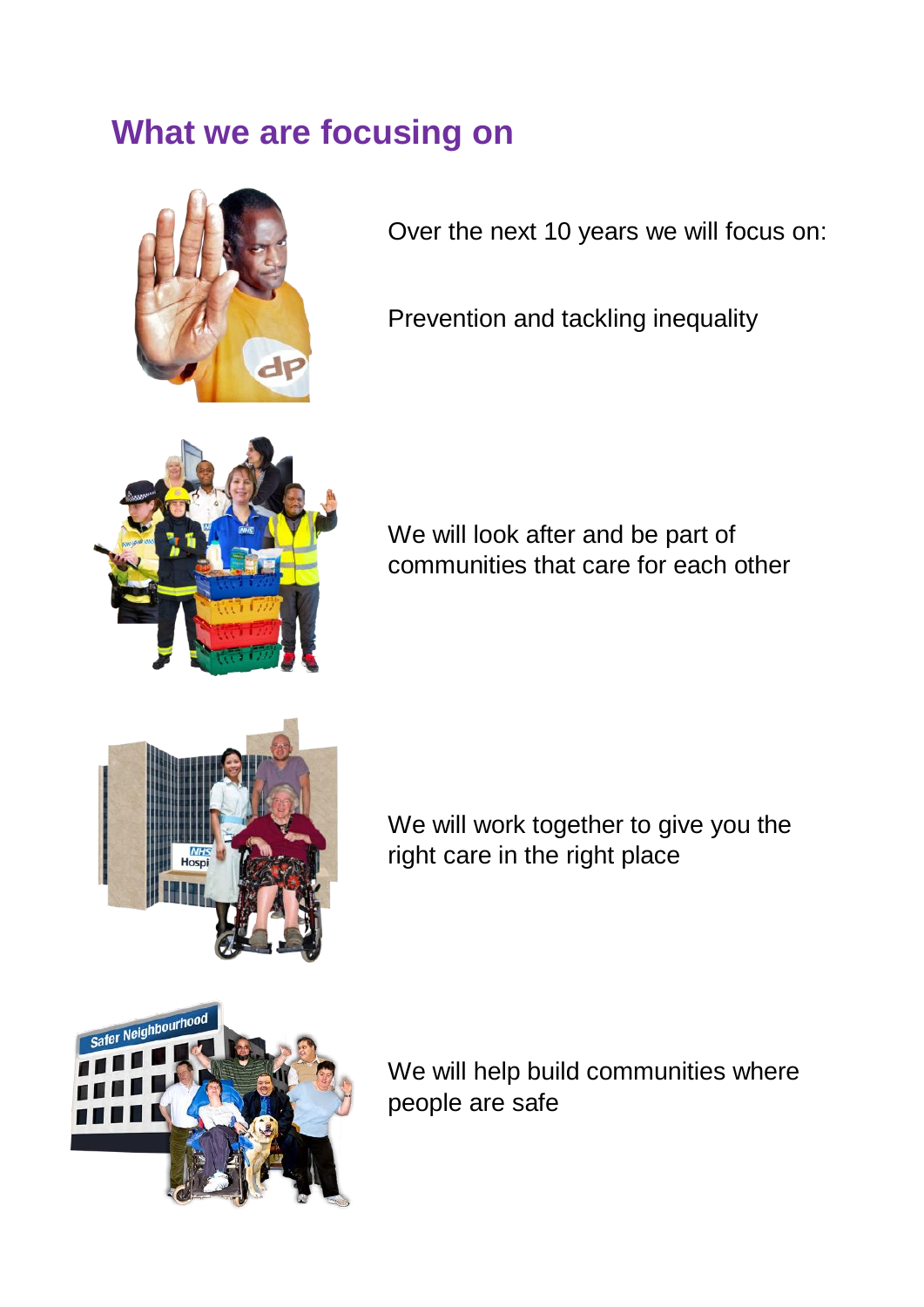

We will be an ambitious HSCP



We will make a positive impact



We will be clear about our actions and we will listen to you.

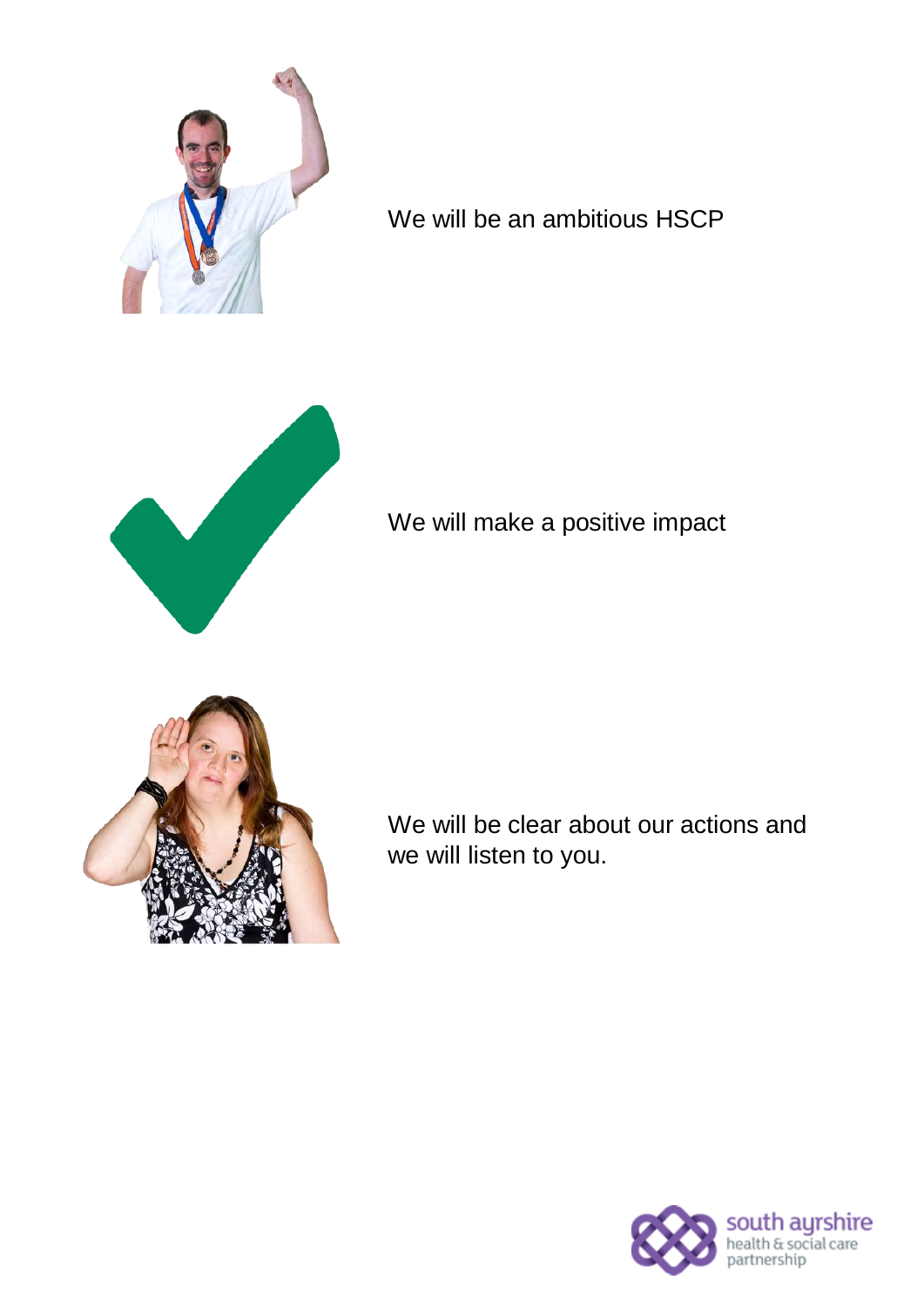#### <span id="page-8-0"></span>**What we need from you**



People living in South Ayrshire are the experts in what their community needs.

We have created a **Wellbeing Pledge** which is an agreement between the HSCP and the community on how to work together.

The South Ayrshire HSCP will help by:

Supporting families to make sure children have the best start in life.

Providing services for you and your family.



Helping communities care for each other.

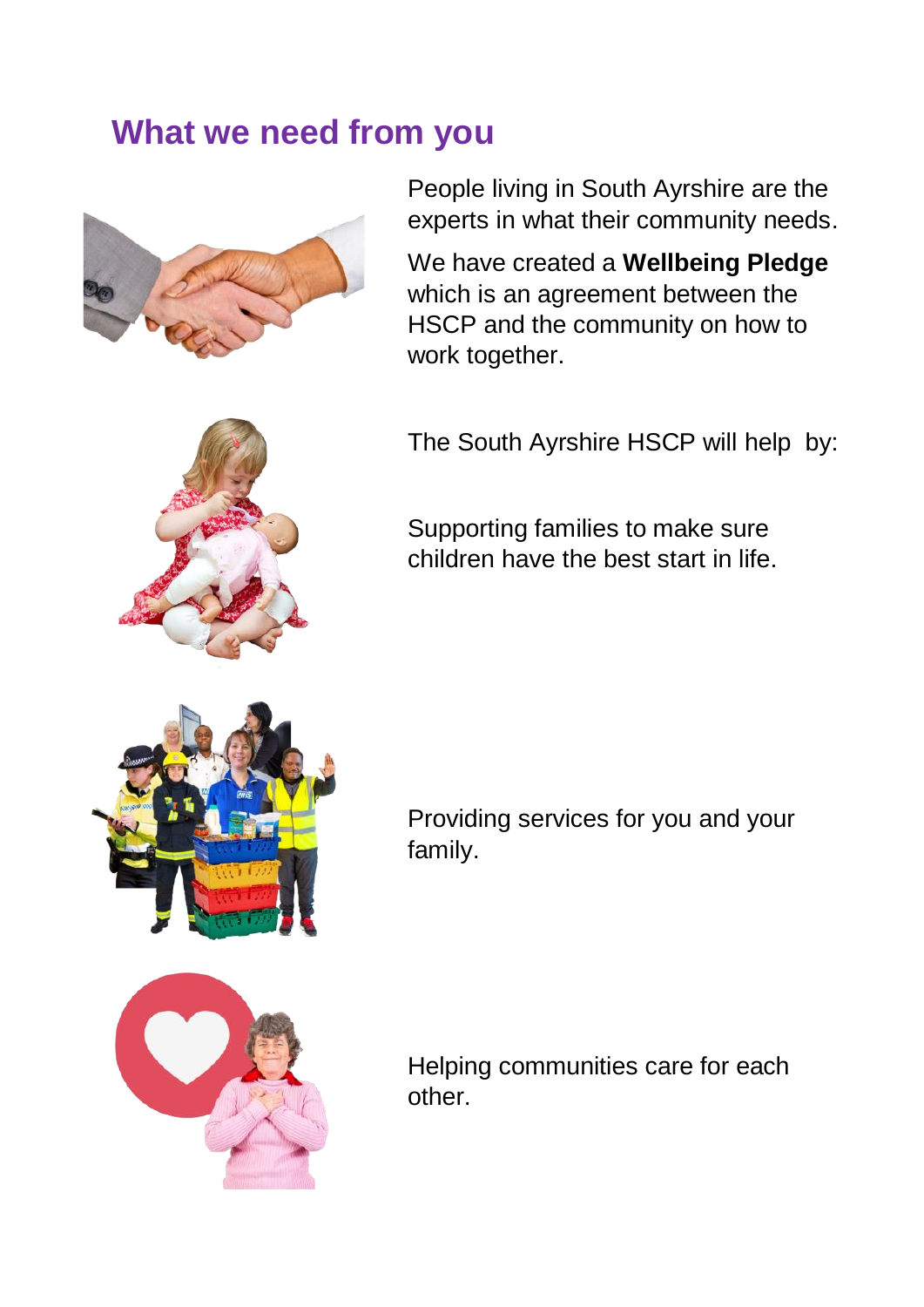

Making sure people have the information they need to look after their own health and wellbeing.

Giving you information on how to keep active and well.



Listening to you and support you to control your own care.



Supporting people to keep healthy in their own homes for as long as possible.



Being open, honest and friendly.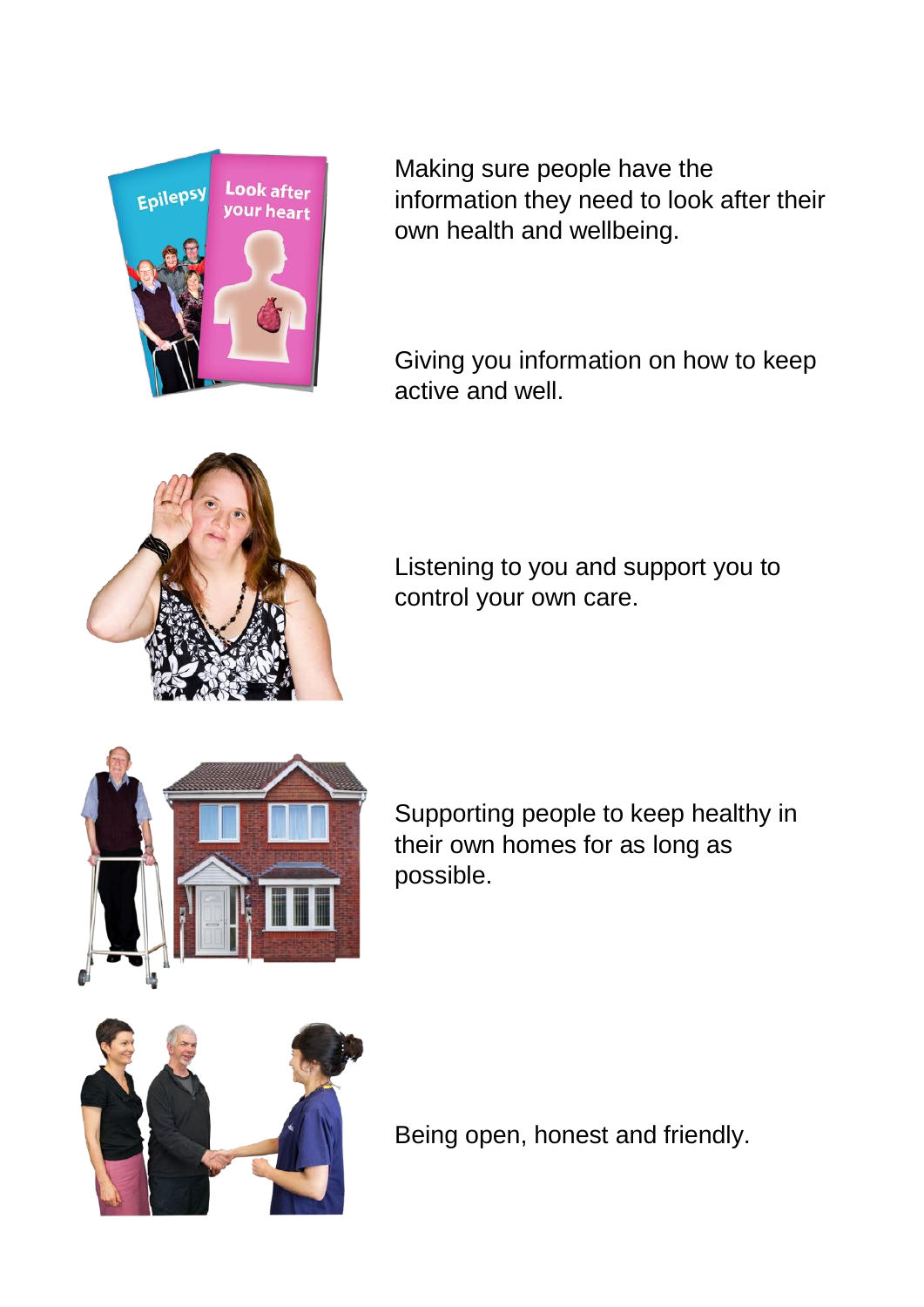People living in South Ayrshire can help by:



Protecting children and vulnerable people by telling us if something seems wrong.



Being supportive to parents or carers



Learning about looking after your own health and wellbeing